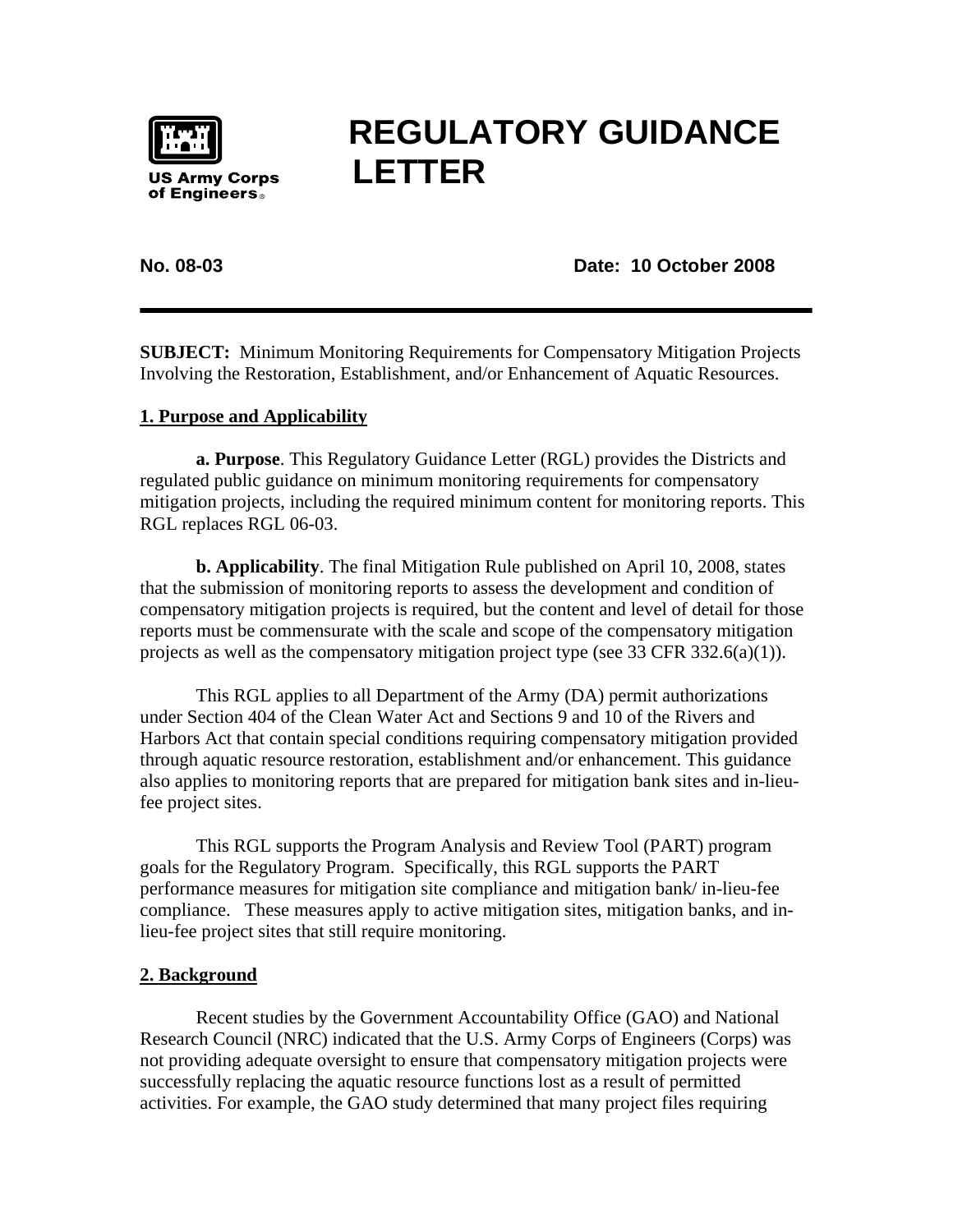mitigation lacked monitoring reports despite the fact that such reports were required as a condition of the permit. Similarly, the NRC study documented that a lack of clearly stated objectives and performance standards in the approved compensatory mitigation proposals made it difficult to ascertain whether the goal of no net loss of wetland resources was achieved.

On April 10, 2008, the Corps and Environmental Protection Agency published the "Compensatory Mitigation for Losses of Aquatic Resources: Final Rule" (Mitigation Rule) which governs compensatory mitigation for activities authorized by permits issued by the Department of the Army (33 CFR Parts 325 and 332). This RGL complements and is consistent with the final Mitigation Rule.

#### **3. Discussion**

Inconsistent approaches to monitoring compensatory mitigation projects are one of several factors that have affected the ability of Corps project managers (PMs) to adequately assess achievement of the performance standards of Corps-approved mitigation plans. Standardized monitoring requirements will aid PMs when reviewing compensatory mitigation sites, thereby allowing the Corps to effectively assess the status and success of compensatory mitigation projects.

This RGL addresses the minimum information needed for monitoring reports that are used to evaluate compensatory mitigation sites. Monitoring requirements are typically based on the performance standards for a particular compensatory mitigation project and may vary from one project to another.

Monitoring reports are documents intended to provide the Corps with information to determine if a compensatory mitigation project site is successfully meeting its performance standards. Remediation and/or adaptive management used to correct deficiencies in compensatory mitigation project outcomes should be based on information provided in the monitoring reports and site inspections.

#### **4. Guidance**

#### **a. Monitoring guidelines for compensatory mitigation.**

**i. Performance Standards**. Performance standards, as defined in 33 CFR 332.2, and discussed in more detail at 33 CFR 332.5, will be consistent with the objectives of the compensatory mitigation project. These standards ensure that the compensatory mitigation project is objectively evaluated to determine if it is developing into the desired resource type and providing the expected functions. The objectives, performance standards, and monitoring requirements for compensatory mitigation projects required to offset unavoidable impacts to waters of the United States must be provided as special conditions of the DA permit or specified in the approved final mitigation plan (see 33 CFR 332.3(k)(2)). Performance standards may be based on functional, conditional, or other suitable assessment methods and/or criteria and may be incorporated into the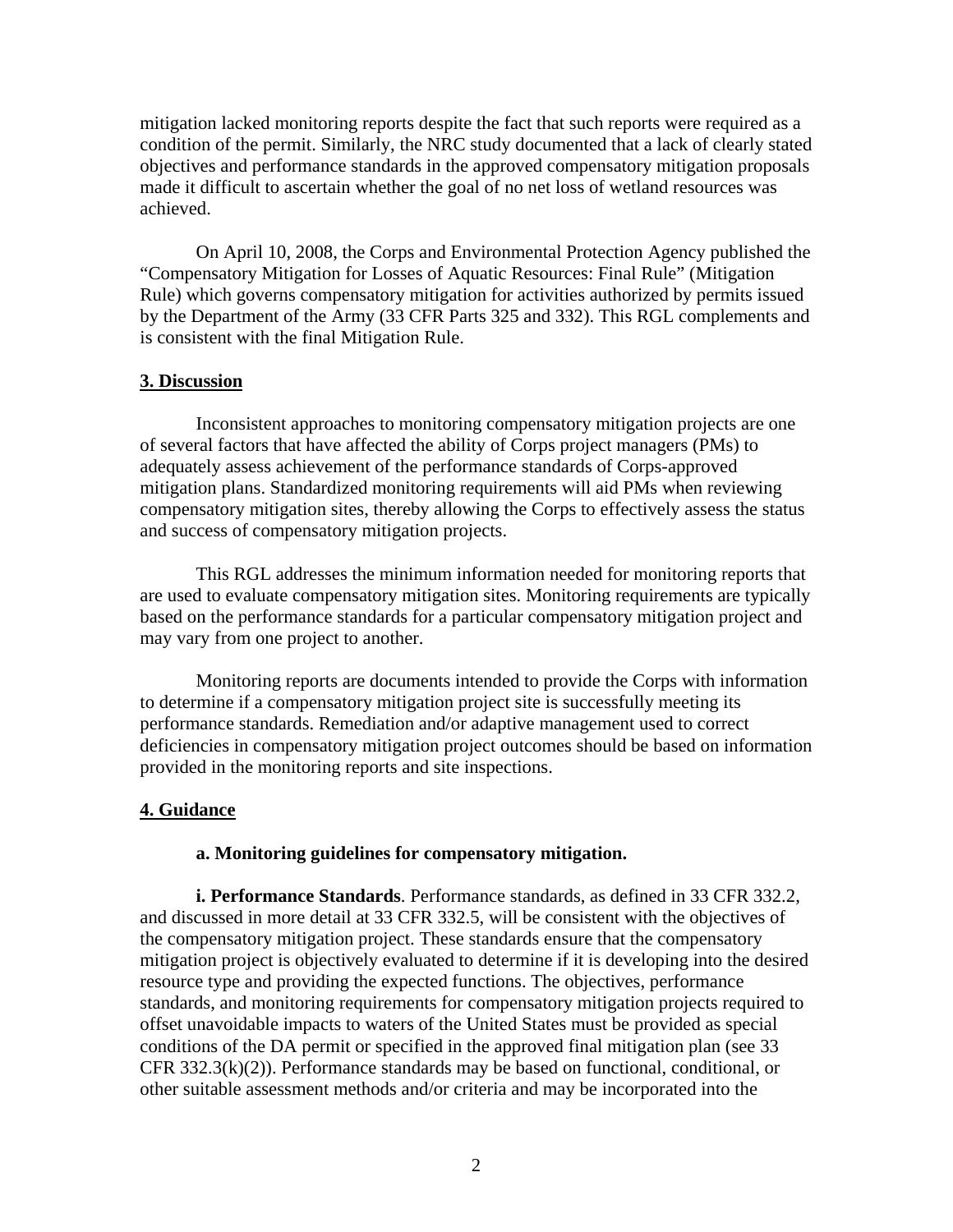special conditions to determine if the site is achieving the desired functional capacity. Compensatory mitigation projects offset the impacts to diverse types of aquatic resources, including riverine and estuarine habitats. Special conditions of the DA permits will clearly state performance standards specific to the type and function of the ecosystem in relation to the objectives of the compensatory mitigation project.

**ii. Monitoring Timeframe**. The special conditions of the DA permit (or the mitigation plan as referenced in the special conditions) must specify the length of the monitoring period (see 33 CFR 332.6(a)(1)). For mitigation banks, the length of the monitoring period will be specified in either the DA permit, mitigation banking instrument, or approved mitigation plan. For in-lieu fee projects, the length of the monitoring period will be specified in either the DA permit or the approved in-lieu fee project plan.

The monitoring period must be sufficient to demonstrate that the compensatory mitigation project has met performance standards, but not less than five years (see 33 CFR 332.6(b)). The District determines how frequently monitoring reports are submitted, the monitoring period length, and report content. If a compensatory mitigation project has met its performance standards in less than five years, the monitoring period length can be reduced, if there are at least two consecutive monitoring reports that demonstrate that success. Permit conditions will support the specified monitoring requirement and include deadlines for monitoring report submittal. Longer monitoring timeframes are necessary for compensatory mitigation projects that take longer to develop (see 33 CFR 332.6(b)). For example, forested wetland restoration may take longer than five years to meet performance standards.

Annual monitoring and reporting to the Corps is appropriate for most types of compensatory mitigation projects, though the project sponsor may have to monitor progress more often during the project's early stages. Certain compensatory mitigation projects may require more frequent monitoring and reporting during the early stages of development to allow project managers to quickly address problems and/or concerns. Annual monitoring can resume once the project develops in accordance with the approved performance standards. In cases where monitoring is required for longer than five years, monitoring may be conducted on a less than annual timeframe (such as every other year), though yearly monitoring is recommended until the project becomes established as a successful mitigation project. In this case, off-year monitoring should include some form of screening assessment such as driving by the mitigation site, telephone conversations regarding condition of the mitigation site, etc. On-site conditions, the complexity of the approved mitigation plan, and unforeseen circumstances will ultimately determine whether the monitoring period should be extended beyond the specified monitoring time frame for a particular project. Complex and/or ecologically significant compensatory mitigation projects should have higher priority for site visits.

As discussed above, the remaining monitoring requirements may be waived upon a determination that the compensatory mitigation project has achieved its performance standards. The original monitoring period may be extended upon a determination that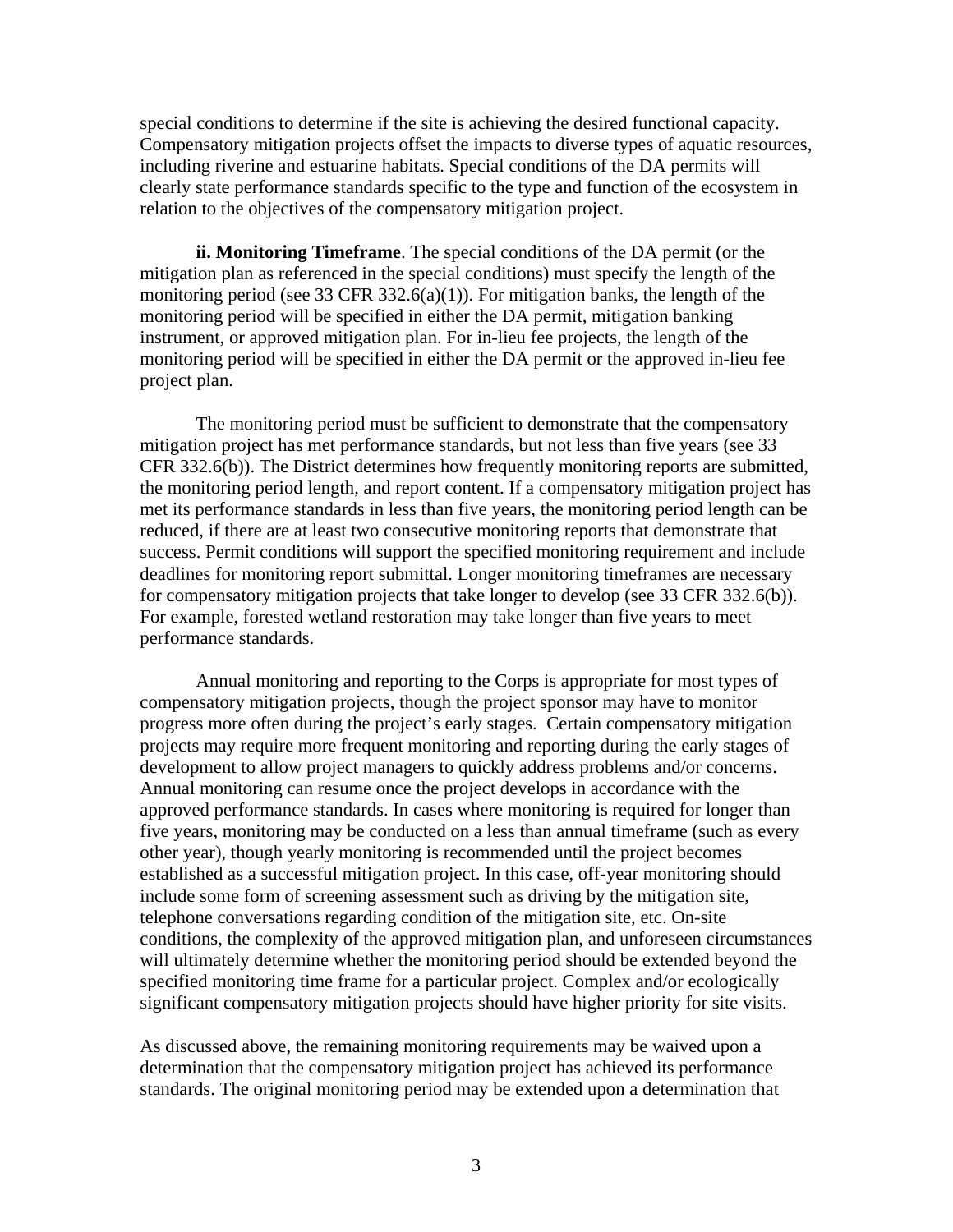performance standards have not been met or the compensatory mitigation project is not on track to meet them (e.g., high mortality rate of vegetation). Monitoring requirements may also be revised in cases where adaptive management or remediation is required.

**iii. Monitoring Reports**. Monitoring requirements, including the frequency for providing monitoring reports to the District Commander and the Interagency Review Team (IRT), will be determined on a case-by-case basis and specified in either the DA permit, mitigation banking instrument, or approved mitigation plan. The content of the monitoring reports will be specified in the special conditions of the DA permit so that the requirements are clearly identified for the permittee or third-party mitigation sponsor. In addition, the monitoring reports should comply with the timeframes specified in the special conditions of the DA permit. Monitoring reports will not be used as a substitute for on site compliance inspections. The monitoring report will provide the PM with sufficient information on the compensatory mitigation project to assess whether it is meeting performance standards, and to determine whether a compliance visit is warranted. The party responsible for monitoring can electronically submit the monitoring reports and photos for review.

Visits to mitigation sites will be documented in the administrative record and will count toward District performance goals. An enforcement action may be taken if the responsible party fails to submit complete and timely monitoring reports.

**b. Contents of Monitoring Reports**. Monitoring reports provide the PM with a convenient mechanism for assessing the status of required compensatory mitigation projects. The PM should schedule a site visit and determine potential remedial actions if problems with the compensatory mitigation project are identified in a monitoring report.

The submittal of large bulky reports that provide mostly general information should be discouraged. While often helpful as background, reiteration of the mitigation and monitoring plan content, lengthy discussions of site progress, and extensive paraphrasing of quantified data are unnecessary. Monitoring reports should be concise and effectively provide the information necessary to assess the status of the compensatory mitigation project. Reports should provide information necessary to describe the site conditions and whether the compensatory mitigation project is meeting its performance standards.

Monitoring reports will include a Monitoring Report Narrative that provides an overview of site conditions and functions. This Monitoring Report Narrative should be concise and generally less than 10 pages, but may be longer for compensatory mitigation projects with complex monitoring requirements. Monitoring Report Narratives may be posted on each District's Regulatory web site.

Monitoring reports will also include appropriate supporting data to assist District Commanders and other reviewers in determining how the compensatory mitigation project is progressing towards meeting its performance standards. Such supporting data may include plans (such as as-built plans), maps, and photographs to illustrate site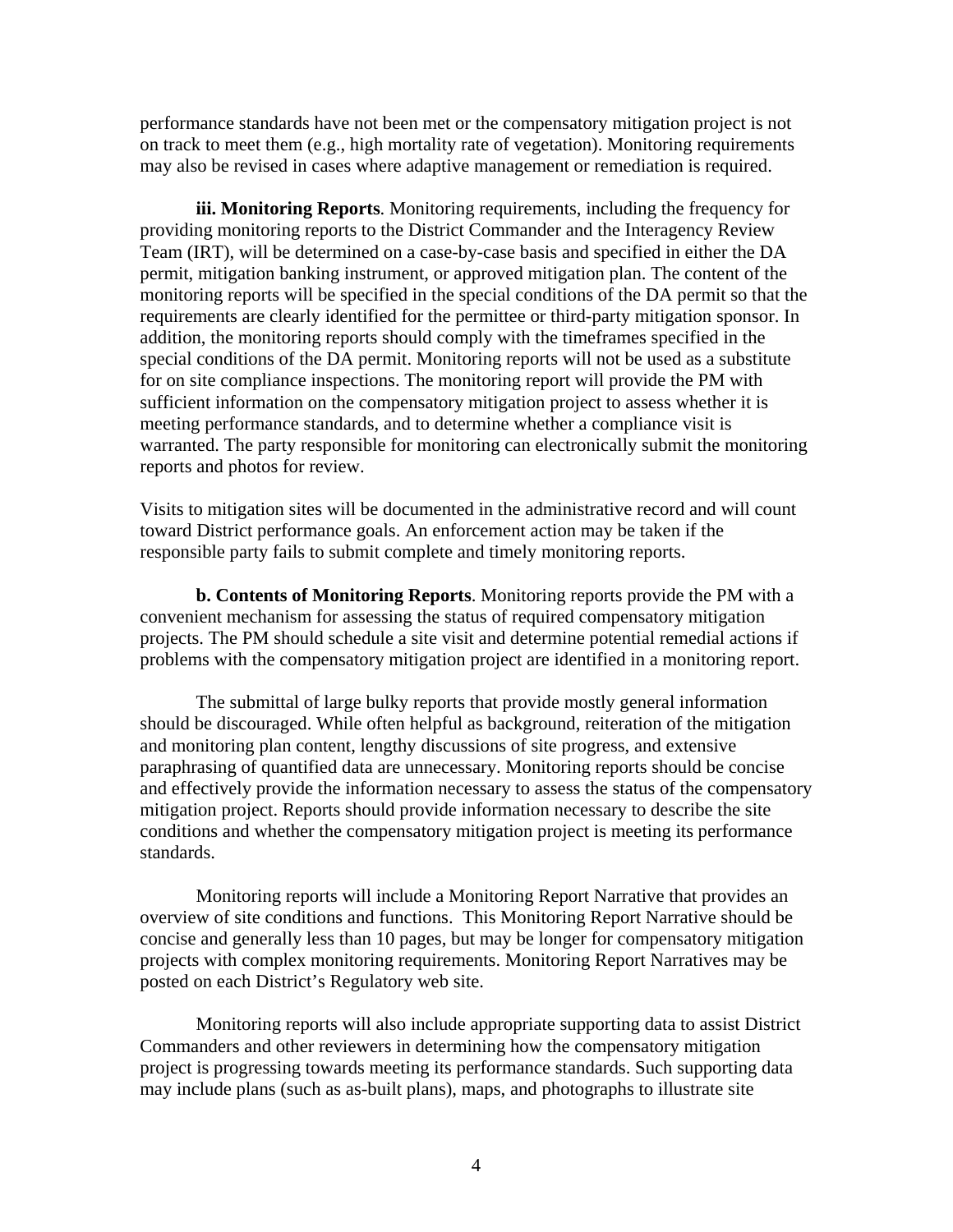conditions, as well as the results of functional, condition, or other assessments used to provide quantitative or qualitative measures of the functions provided by the compensatory mitigation project site.

## **c. Monitoring Report Narrative:**

## **i. Project Overview (1 page)**

(1) Corps Permit Number or Name of the Mitigation Bank or In-Lieu Fee Project

(2) Name of party responsible for conducting the monitoring and the date(s) the inspection was conducted.

(3) A brief paragraph describing the purpose of the approved project, acreage and type of aquatic resources impacted, and mitigation acreage and type of aquatic resources authorized to compensate for the aquatic impacts.

(4) Written description of the location, any identifiable landmarks of the compensatory mitigation project including information to locate the site perimeter(s), and coordinates of the mitigation site (expressed as latitude, longitudes, UTMs, state plane coordinate system, etc.).

(5) Dates the compensatory mitigation project commenced and/or was completed.

(6) Short statement on whether the performance standards are being met.

(7) Dates of any recent corrective or maintenance activities conducted since the previous report submission.

(8) Specific recommendations for any additional corrective or remedial actions.

# **ii. Requirements (1 page)**

List the monitoring requirements and performance standards, as specified in the approved mitigation plan, mitigation banking instrument, or special conditions of the DA permit, and evaluate whether the compensatory mitigation project site is successfully achieving the approved performance standards or trending towards success. A table is a recommended option for comparing the performance standards to the conditions and status of the developing mitigation site.

# **iii. Summary Data (maximum of 4 pages)**

Summary data should be provided to substantiate the success and/or potential challenges associated with the compensatory mitigation project. Photo documentation may be provided to support the findings and recommendations referenced in the monitoring report and to assist the PM in assessing whether the compensatory mitigation project is meeting applicable performance standards for that monitoring period. Submitted photos should be formatted to print on a standard  $8\frac{1}{2}$ " x 11" piece of paper, dated, and clearly labeled with the direction from which the photo was taken. The photo location points should also be identified on the appropriate maps.